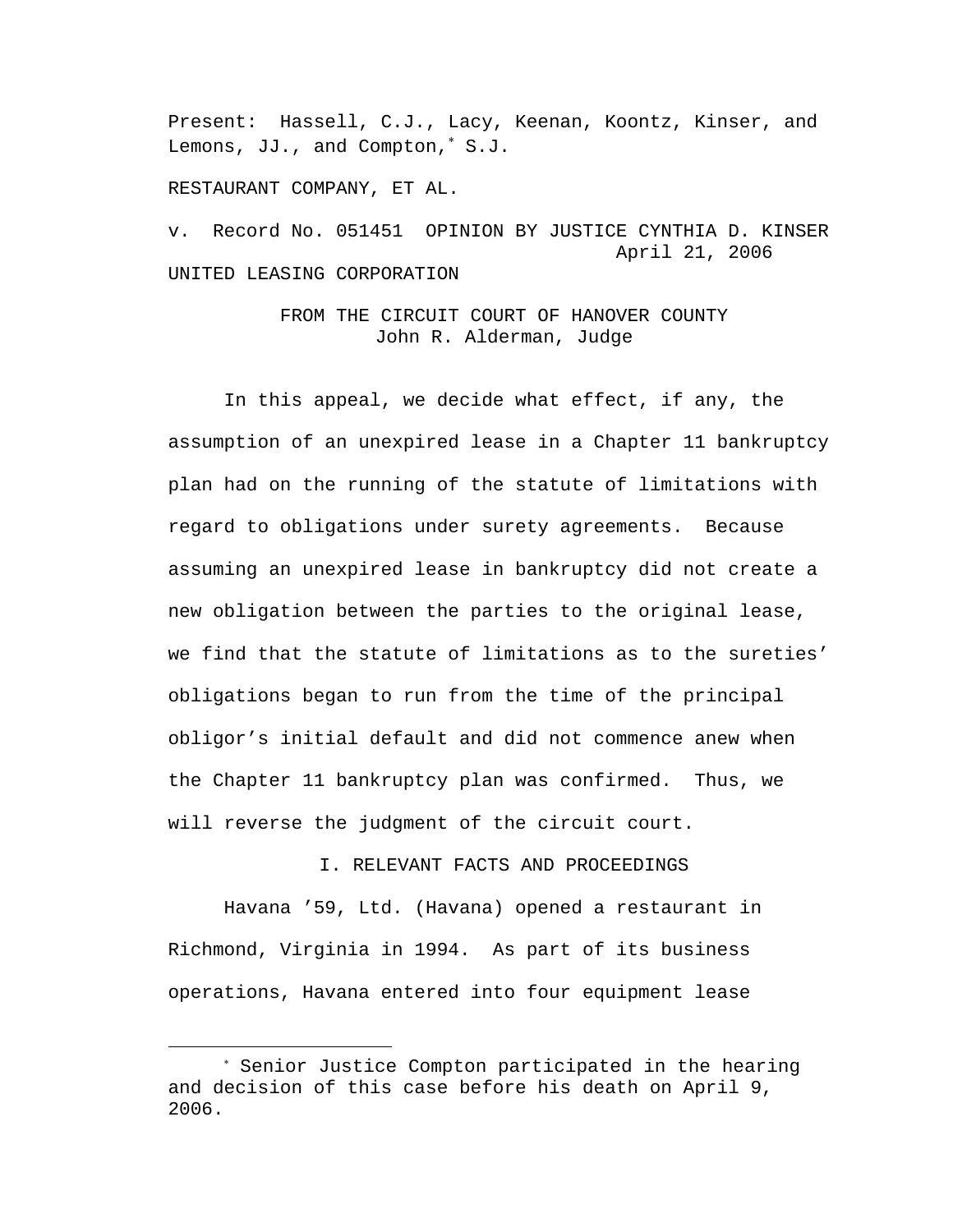agreements with United Leasing Corporation (United). The lease agreement at issue in this appeal bears the date of September 21, 1994 and has the designation of "Lease No.  $3084.$  "<sup>1</sup> In that agreement, Havana leased from United "Restaurant Equipment, Furniture and Smallwares."

In two separate but identical documents, each titled "GUARANTY," The Restaurant Company and Rochelle Holding Company (the Sureties), guaranteed the performance of Havana's obligations under Lease No. 3084. $^2$  In pertinent part, each agreement stated:

[T]he Undersigned [meaning The Restaurant Company in one agreement and Rochelle Holding Company in the other agreement] jointly and severally unconditionally guarantee to [United] the full and prompt performance by [Havana] . . . of all obligations which [Havana] presently or hereafter may have to [United] and payment when due of all sums presently or hereafter owing by [Havana].

For the purpose of this guaranty and indemnity, all sums owing to [United] by [Havana] shall be deemed to have become immediately due and payable if (a) [Havana] defaults in any of its obligations to [United]; (b) a petition under

 $^2$  As with Lease No. 3084, the Sureties executed separate agreements guaranteeing the performance of Havana's obligations under Lease No. 3083. Michael J. Ripp, the president and one of the owners of Havana, guaranteed the performance of Havana's obligations under Lease No. 4210 and Lease No. 4536.

<sup>&</sup>lt;u>1</u>  $1$  In addition to Lease No. 3084, Havana also entered into Lease No. 3083 in September 1994. Havana executed the third lease, Lease No. 4210, in October 1995. Finally, Havana entered into the fourth lease, Lease No. 4536, in September 1997.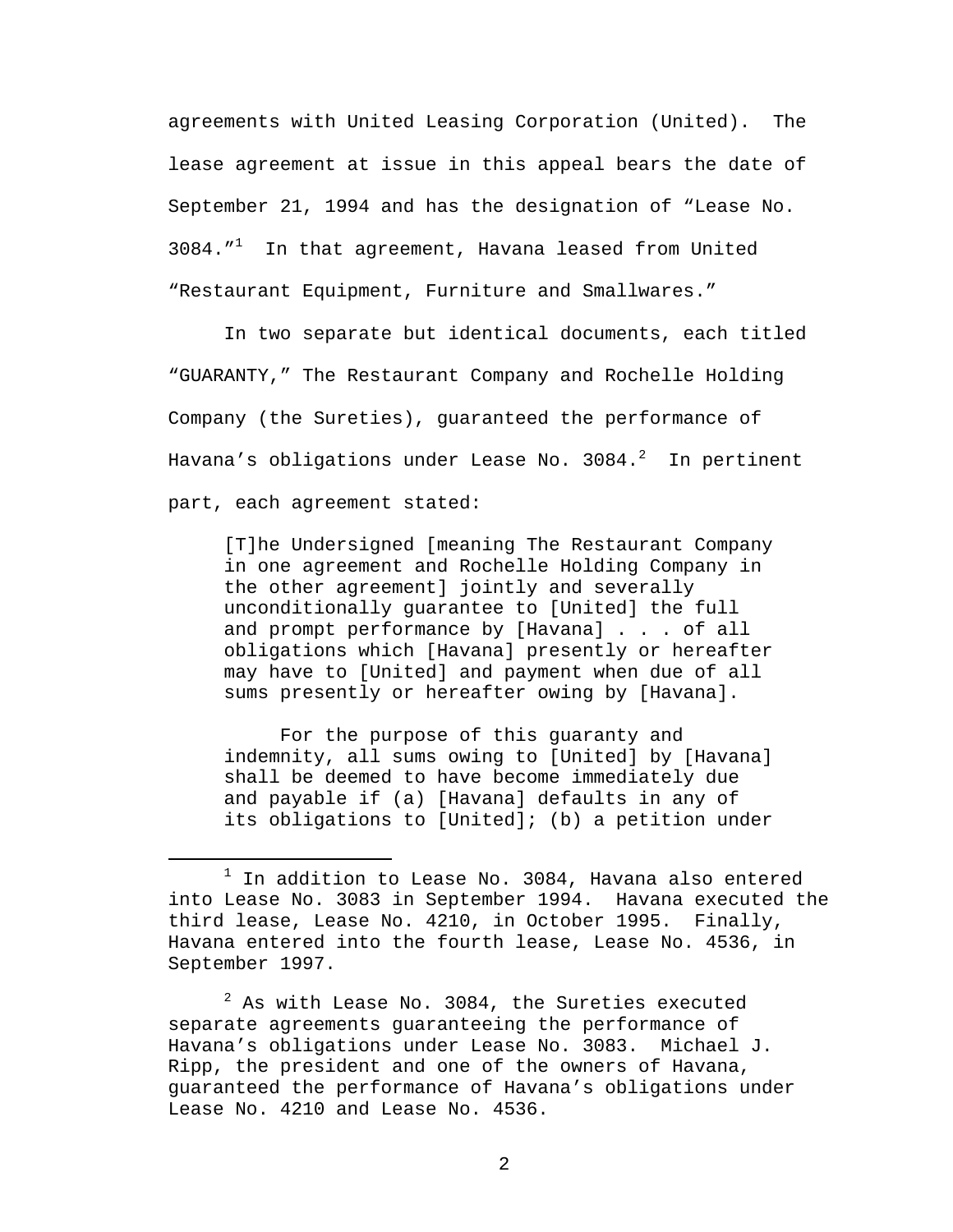any chapter of the Bankruptcy Code, as amended, or for the appointment of a receiver of any part of the property of [Havana] be filed against [Havana]  $\ldots$  ; (c) such a petition be filed by [Havana].

This shall be a continuing guaranty and indemnity and, irrespective of the lack of any notice to or consent of [the Sureties], their obligations hereunder shall not be impared [sic] in any manner whatsoever . . . .

Notice of your acceptance hereof, of default and non-payment by [Havana] or any other parties, of presentment, protest and demand, and of all other matters of which [Restaurant Company or Rochelle Holding Company] otherwise might be entitled, is waived.[ $^3$ ]

Havana suffered from financial difficulties early in its operation, and first defaulted on its obligations under Lease No. 3084 in 1994. It continued to default on those

i<br>Li

<sup>&</sup>lt;sup>3</sup> Although the actual agreements at issue bear the title of "GUARANTY," the circuit court concluded that The Restaurant Company and Rochelle Holding Company were accommodation sureties. The parties have not assigned error to that ruling. See Rule  $5:17(c)$ ; but see, The Phoenix Ins. Co. v. Lester Bros., Inc., 203 Va. 802, 807, 127 S.E.2d 432, 436 (1962) (noting difference between contract of a guarantor and that of a surety); Piedmont Guano & Mfg. Co. v. Morris, 86 Va. 941, 944-45, 11 S.E. 883, 884 (1890) (same). Accordingly, this Court will treat them as accommodation sureties, meaning they receive the "benefit of the strictissimi juris rule." Board of Supervisors of Fairfax County v. Southern Cross Coal Co., 238 Va. 91, 94, 380 S.E.2d 636, 638 (1989). Under that rule, any change in the underlying obligation discharges a surety's obligation. Id. The rule, however, is limited by the terms of the surety agreement itself. See American Surety Co. v. Quincey, 125 Va. 1, 11, 99 S.E. 641, 644 (1919) ("whatever that contract is, the surety is bound by  $it")$ .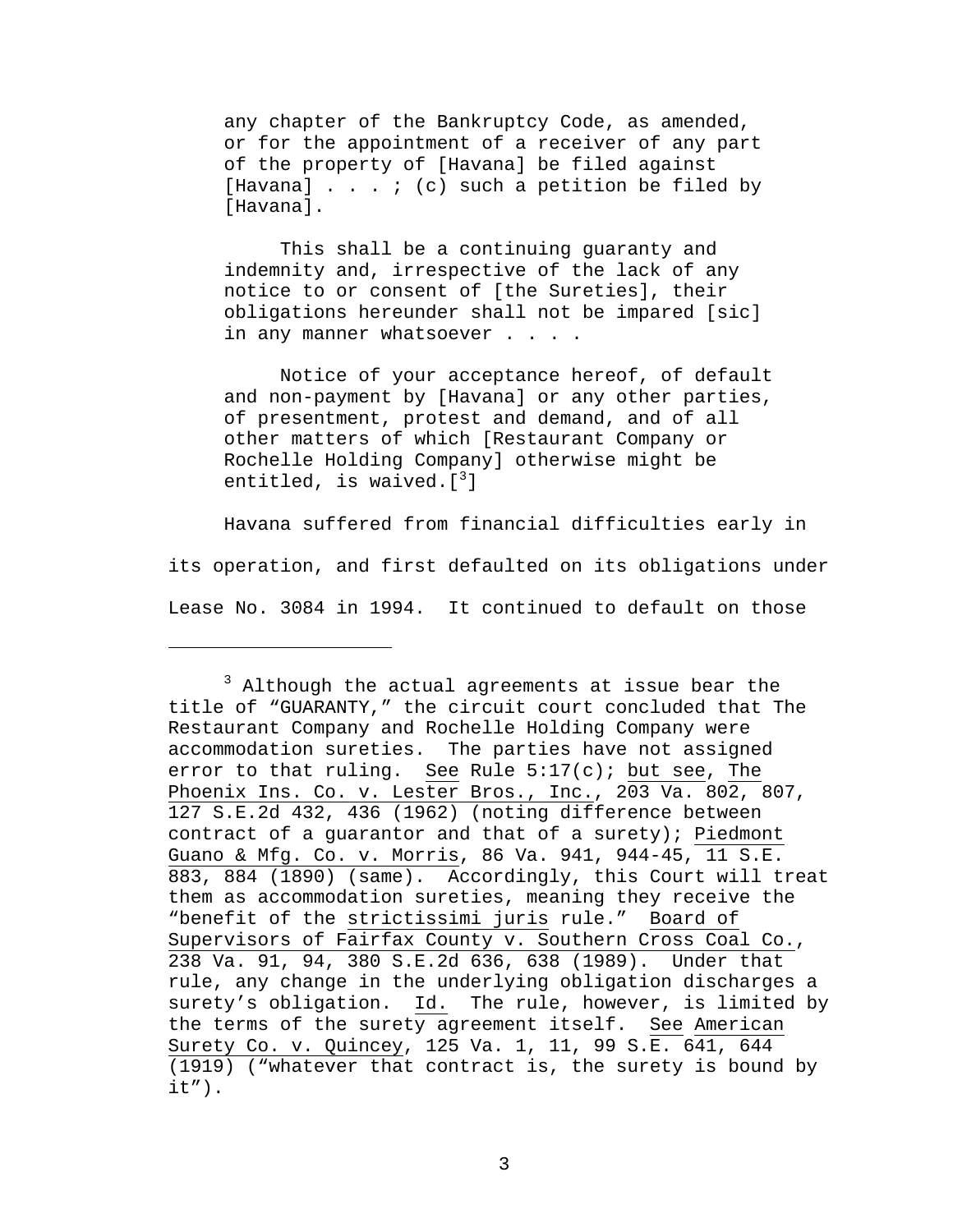obligations through at least 2002. In October 1996, Havana filed for Chapter 11 bankruptcy protection. See 11 U.S.C. § 301 (1994); 11 U.S.C. §§ 1101 to 1174 (1994 & Supp. I 1996). The United States Bankruptcy Court for the Eastern District of Virginia confirmed Havana's Second Amended Plan of Reorganization in September 1997. Regarding Lease No. 3084, Havana's bankruptcy plan stated, "[t]he second [United] lease . . . calls for monthly payments of \$1,111.85 for 60 months. The Debtor is current on this lease and will assume it in its entirety."

Because Havana continued to default on Lease No. 3084 after confirmation of its bankruptcy plan, United filed an amended motion for judgment against Havana, the Sureties, and Michael J. Ripp for the amounts due and owing under all four leases, plus attorney's fees and costs. As an affirmative defense, the defendants asserted that the applicable statute of limitations barred the action. The case proceeded to a bench trial.

With regard to the statute of limitations issue before us, the circuit court, in a letter opinion, concluded that the Uniform Commercial Code governed the leases in question, and that the applicable limitations period was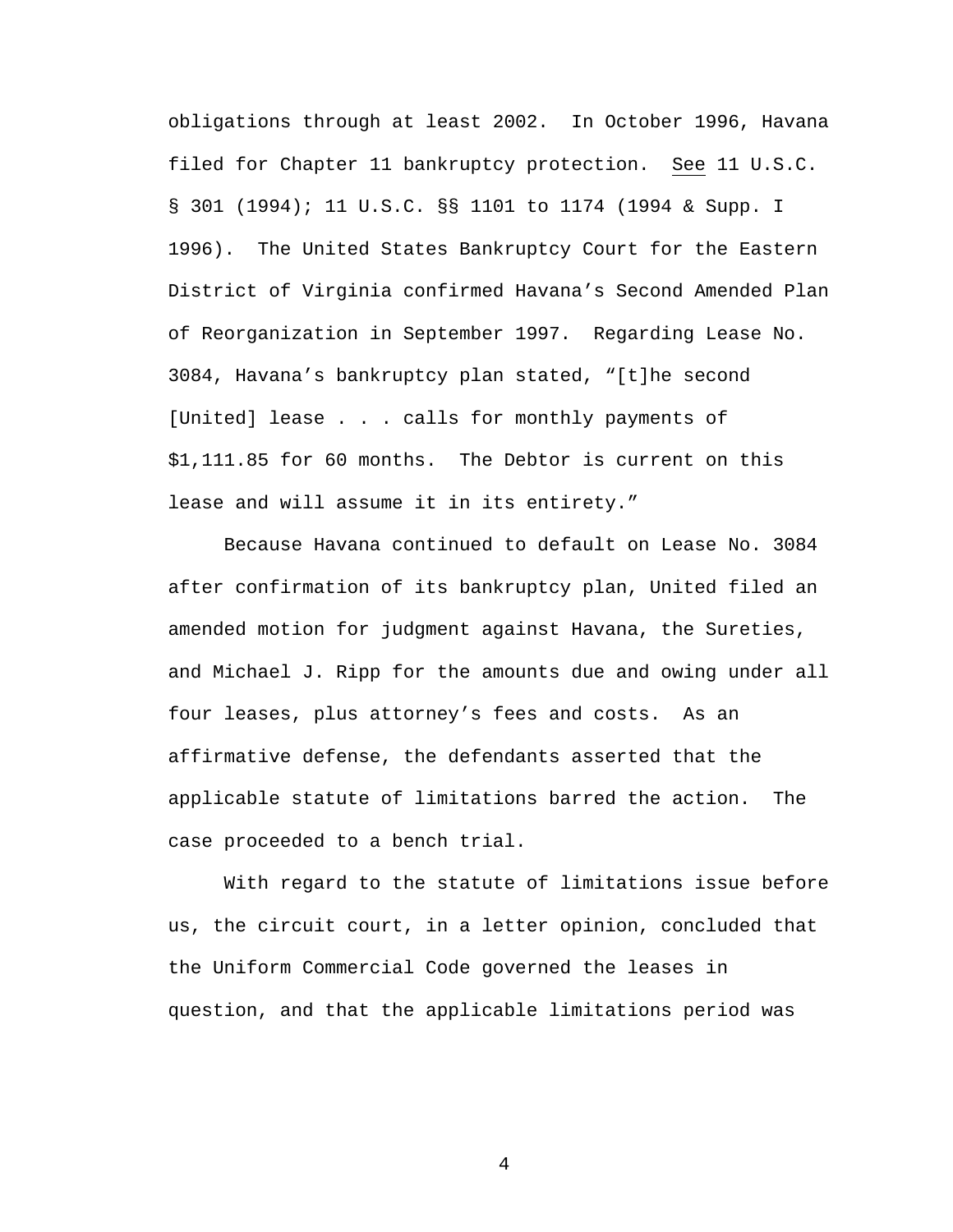four years from the date of breach.<sup>4</sup> See Code § 8.2A-506(1). To decide when the applicable statute of limitations commenced to run, the circuit court looked to Havana's Chapter 11 bankruptcy plan. The court concluded that

the effect of Havana[]'s recommitment to the United . . . leases under its Second Amended Reorganization Agreement . . . is that the [s]tatute of [l]imitations on each lease specifically referred to in the Reorganization Agreement began to run again as if a new lease had been signed as of the date of that agreement.

The court viewed Havana's "recommitment to the leases as a complete recommitment including the guarantor's obligations." Thus, the circuit court determined that the four-year statute of limitations on Lease No. 3084 commenced to run at the time of the first default after Havana's Chapter 11 bankruptcy plan was confirmed on September 3, 1997.

The circuit court then decided that, per the lease agreements, a default occurred when Havana failed to timely pay an installment on a lease and United then charged a

 $\overline{4}$  $4$  On brief, both parties discuss the statute of limitations as being five years. Neither party, however, assigned error to the circuit court's ruling that the appropriate statute of limitations is four years. Thus, the four-year statute of limitations in Code § 8.2A-506(1) is the law of the case. See Upper Occoquan Sewage Auth. v. Blake Constr. Co., 266 Va. 582, 588, 587 S.E.2d 721, 724 (2003).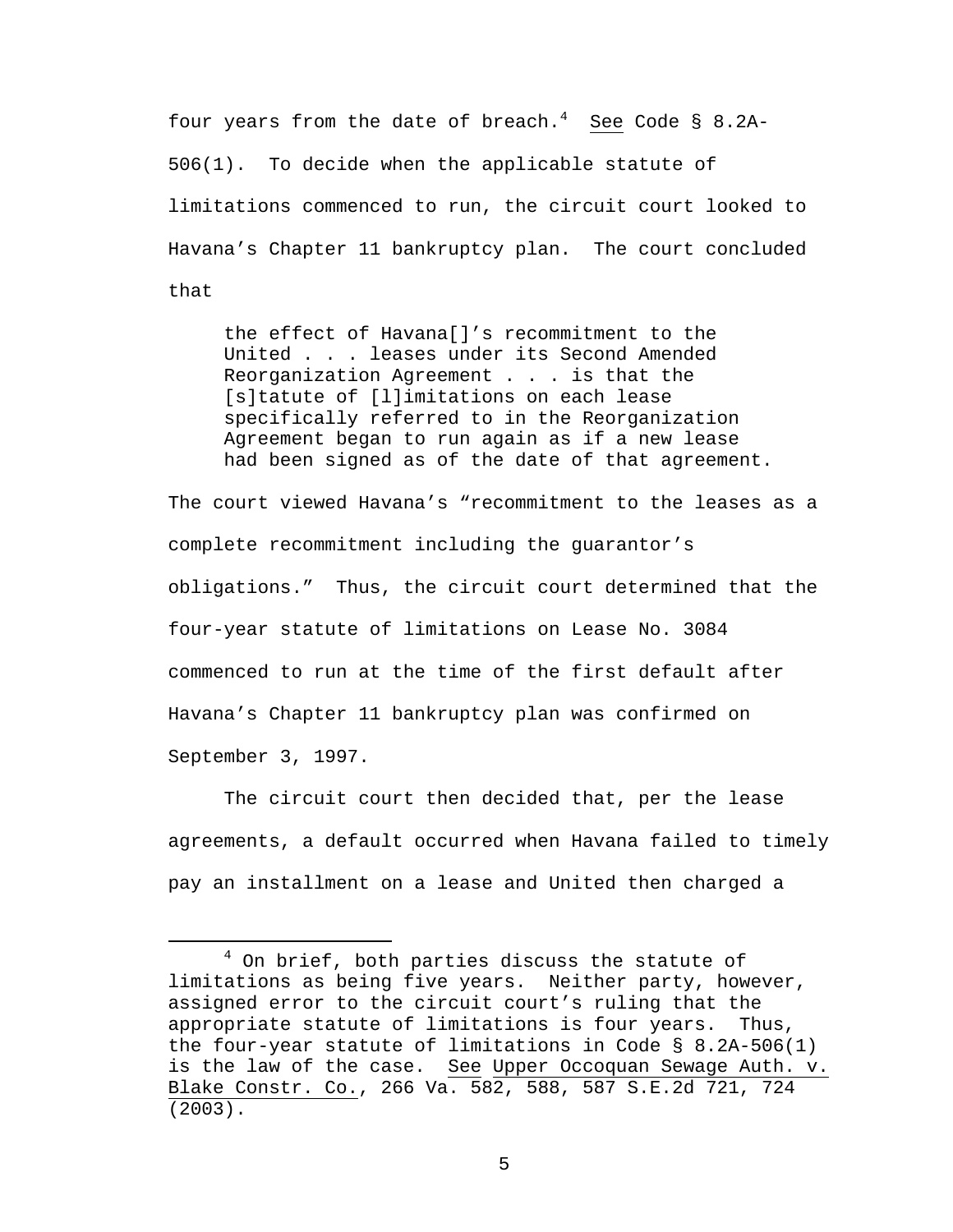late fee. With regard to Lease No. 3084, the court concluded that the first post-bankruptcy default happened when United assessed a late fee on September 30, 1997 and that, therefore, United's filing of its motion for judgment on September 14, 2001, was within the four-year statute of limitations period.

After considering the evidence, the circuit court, as to Lease No. 3084, entered judgment against the Sureties in the amount of \$88,769.20, plus attorney's fees in the amount of  $$17,753.84.^5$  This appeal followed.

## II. ANALYSIS

 On appeal, the Sureties assert, among other things, that the circuit court erred in finding that United's claim against them under Lease No. 3084 was not barred by the applicable statute of limitations. $^6$  To decide that issue, we must examine the nature of a Chapter 11 bankruptcy and determine whether the assumption of an unexpired lease

 $\overline{\phantom{0}}$  $^5$  The circuit court also entered judgment against the other defendants in different amounts depending on their respective liability under the various leases. In doing so, the circuit court, however, held that the statute of limitations had run with regard to any breach of Lease No. 4210. These rulings are not before us in this appeal. Finally, the parties settled United's claim under Lease No. 3083.

 $^6$  Because this issue is dispositive, we will not address the remaining assignments of error.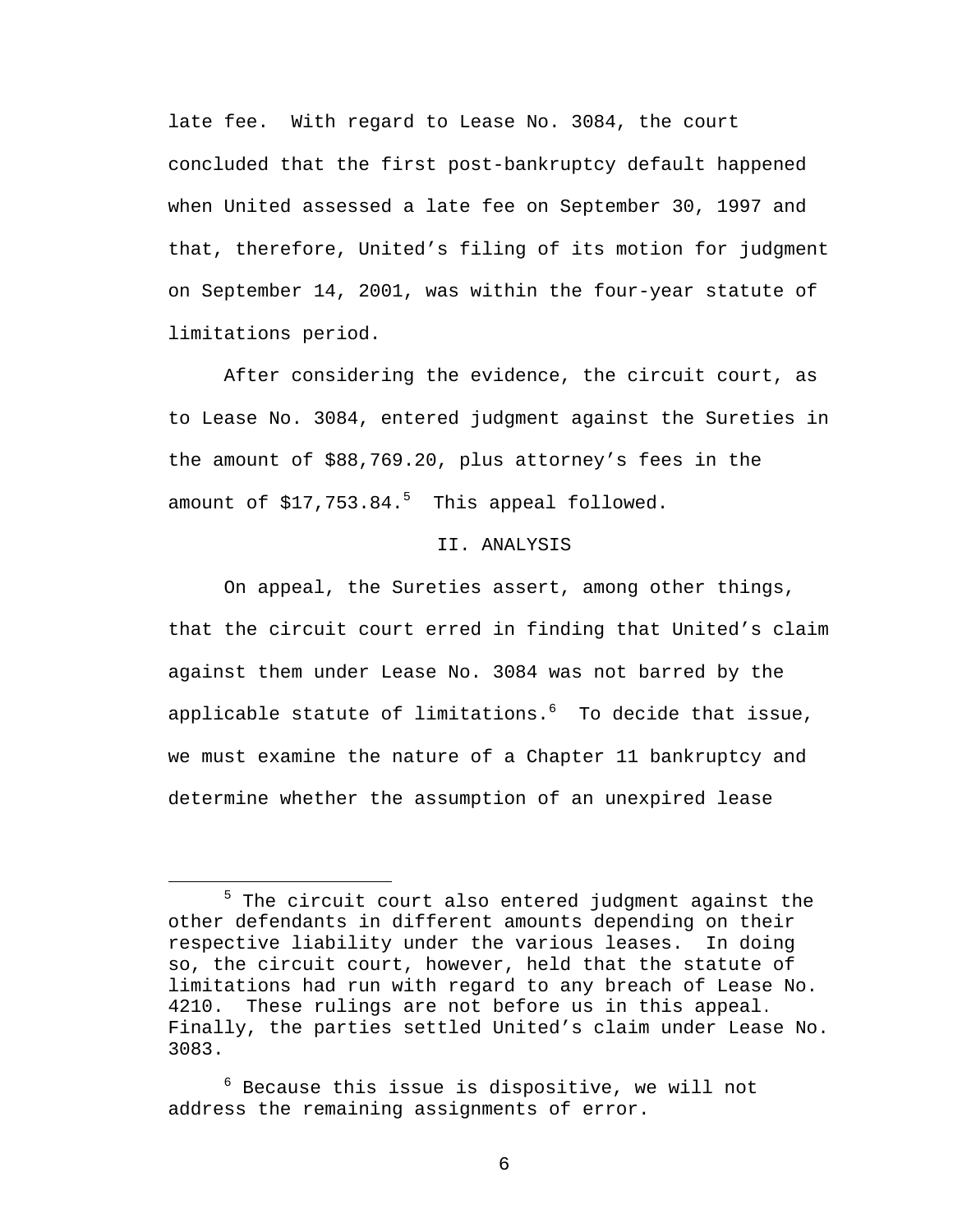creates a new obligation between the parties to the original lease.

Relying on a leading bankruptcy law treatise, the circuit court concluded the "[s]tatute of [l]imitations on each lease specifically referred to in the Reorganization Agreement began to run again as if a new lease had been signed as of the date of that agreement." In relevant part, that treatise states:

If an executory contract or unexpired lease is assumed after the case is commenced, the assumption creates a new administrative obligation of the estate. Thus, a breach of the obligations after assumption gives rise to an administrative claim of first priority. Further, in a . . . Chapter 11 . . . case, an assumed obligation is a postpetition obligation that is not discharged, and which therefore continues to be an obligation of the reorganized debtor.

2 William L. Norton, Jr., Norton Bankruptcy Law & Practice 2d § 39:27, at p. 39-87 (1997). The circuit court's decision turned on its view that assuming an unexpired lease in a Chapter 11 bankruptcy plan was tantamount to executing a new lease. We do not agree.

In its most basic sense, a Chapter 11 bankruptcy proceeding allows a debtor to reorganize its business, while continuing to operate. $^7$  See In re Chateaugay Corp.,

 <sup>7</sup>  $^7$  The changes in the United States Bankruptcy Code that became effective on October 17, 2005 have no bearing on the issues in this appeal.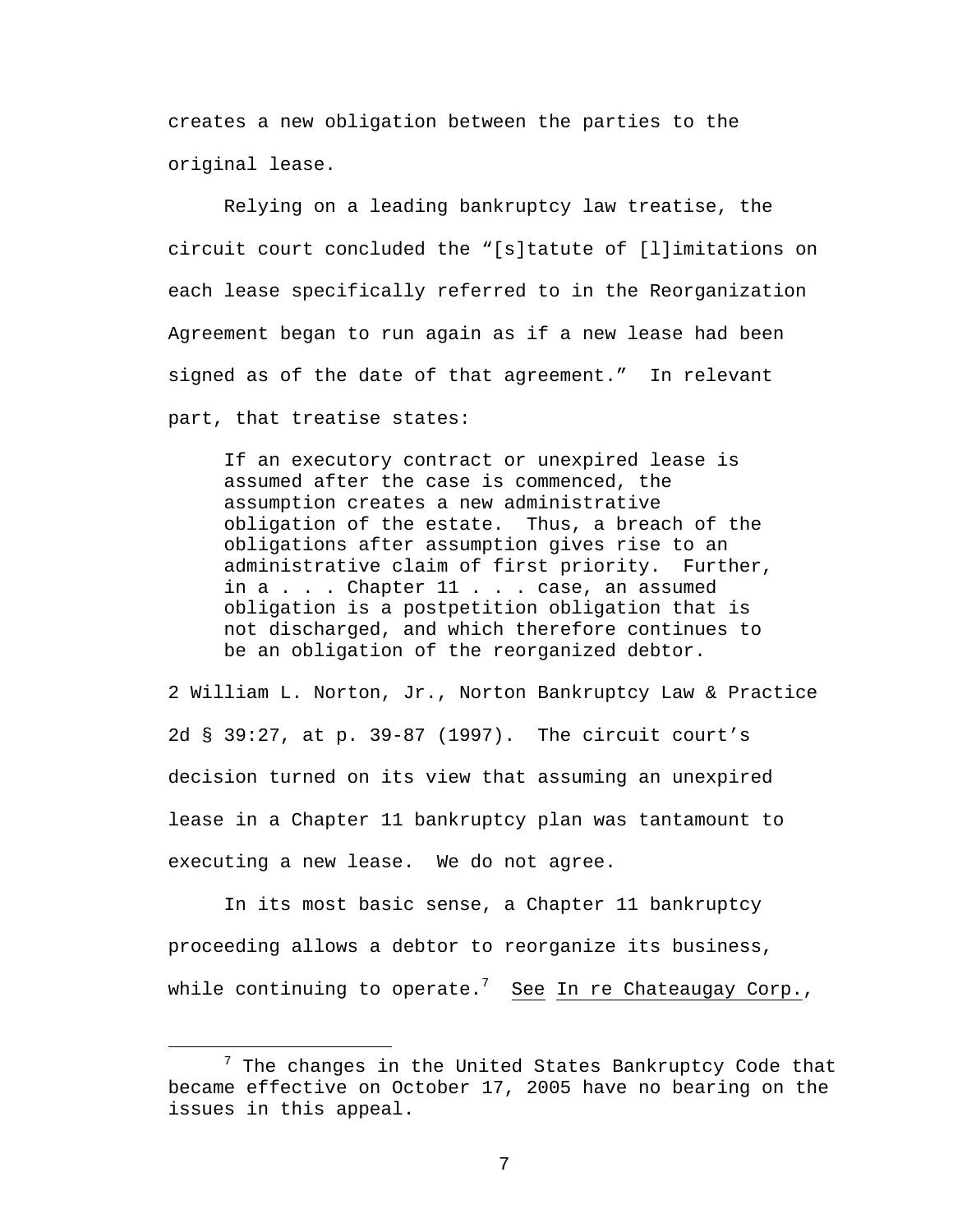130 B.R. 162, 166 (S.D.N.Y. 1991); 7 Collier on Bankruptcy ¶ 1100.01 (Alan N. Resnick & Henry J. Sommer, eds., 15th ed. rev. 2005). The Chapter 11 debtor-in-possession must file a reorganization plan that enables it to continue its business and to emerge from bankruptcy as a viable concern. See Kane v. Johns-Manville Corp., 843 F.2d 636, 649 (2d Cir. 1988); 7 Collier, supra, at ¶ 1100.9. As pertinent to the case before us, a Chapter 11 reorganization plan may "provide for the assumption, rejection, or assignment of any executory contract or unexpired lease of the debtor not previously rejected." 11 U.S.C. § 1123(b)(2) (1994); see also 11 U.S.C. § 365(a) (1994) ("the trustee, subject to the court's approval, may assume or reject any executory contract or unexpired lease of the debtor").

Explaining the purpose of a Chapter 11 bankruptcy proceeding and the effect of assuming an executory contract or unexpired lease, the United States Court of Appeals for the Second Circuit stated:

Bankruptcy law also aims to avoid liquidation altogether when that is possible.  $\ldots$  . It does this by allowing a debtor to attempt to reorganize rather than fold and by creating incentives for creditors to continue to do business with the debtor while reorganization proceeds. The Code does this, at least in part, by assuring these post-bankruptcy creditors that, if the debtor fails to rehabilitate itself and winds up in liquidation, they can move to the front of the distributive line, ahead of the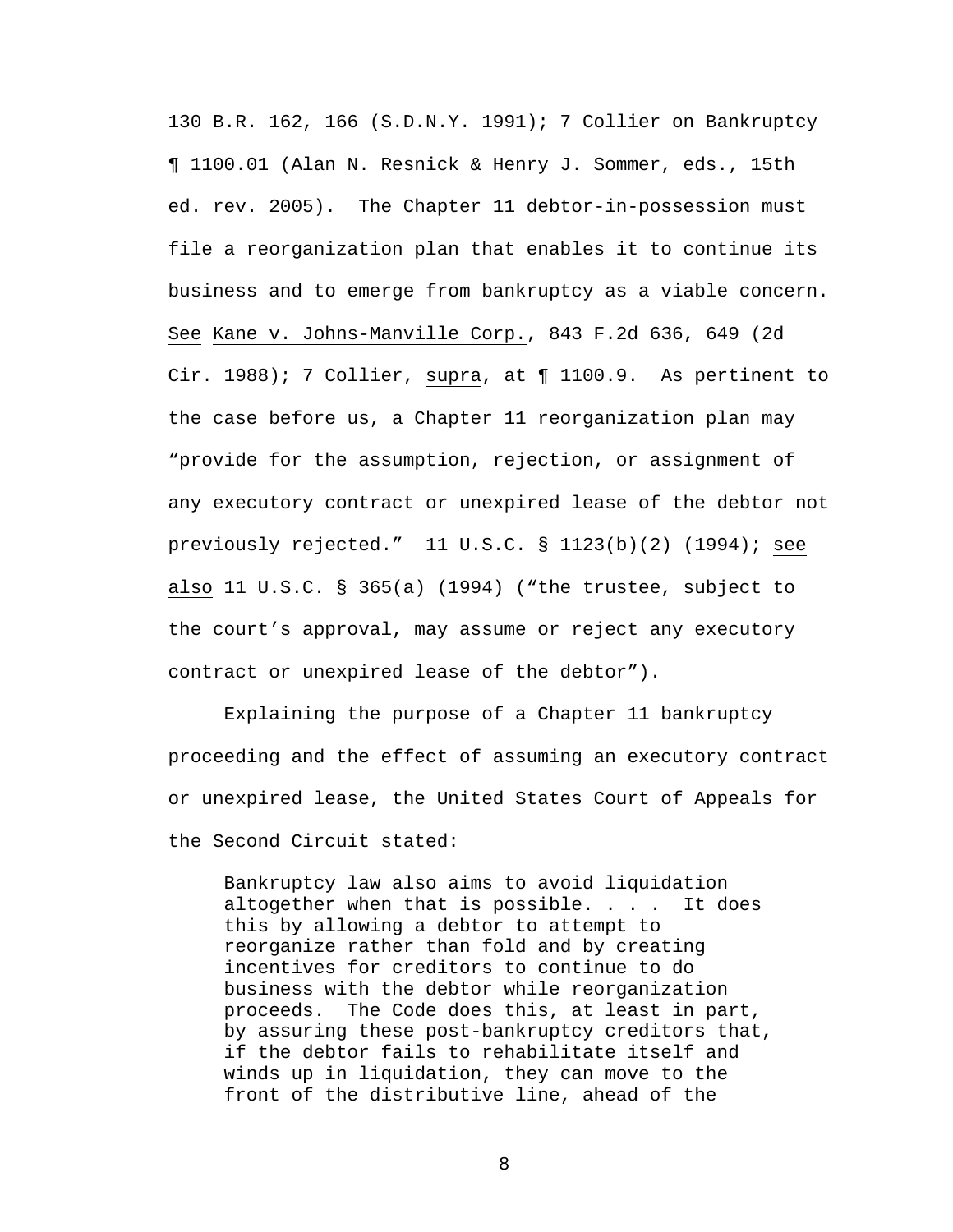debtor's pre-bankruptcy creditors. Special priority is therefore accorded to expenses incurred under new contracts with the debtor, as "administrative expenses" of the estate. The same priority is given to expenses arising under pre-existing contracts that the debtor "assumes" – contracts whose benefits and burdens the debtor decides, with the bankruptcy courts approval, are worth retaining.

In re Klein Sleep Products, Inc., 78 F.3d 18, 20 (2d Cir. 1996).

"The rights created by assumption of the lease constitute a post-petition administrative claim under section 503(b)(1)(A) of the [United States Bankruptcy] Code." In re Greystone III Joint Venture, 995 F.2d 1274, 1281 (5th Cir. 1991). A claim is deemed administrative and thus entitled to priority status upon distribution of the bankruptcy estate "only if it arises out of a transaction between the creditor and the bankrupt's trustee or debtorin-possession, and only to the extent that the consideration supporting the claimant's right to payment was both supplied to and beneficial to the debtor-inpossession in the operation of the business." Trustees of the Amalgamated Ins. Fund v. McFarlin's, Inc., 789 F.2d 98, 101 (2d Cir. 1986) (internal quotation marks and citation omitted). In contrast, if a Chapter 11 debtor neither assumes nor rejects an unexpired lease, the lease continues in effect, but the lessor does not have a provable claim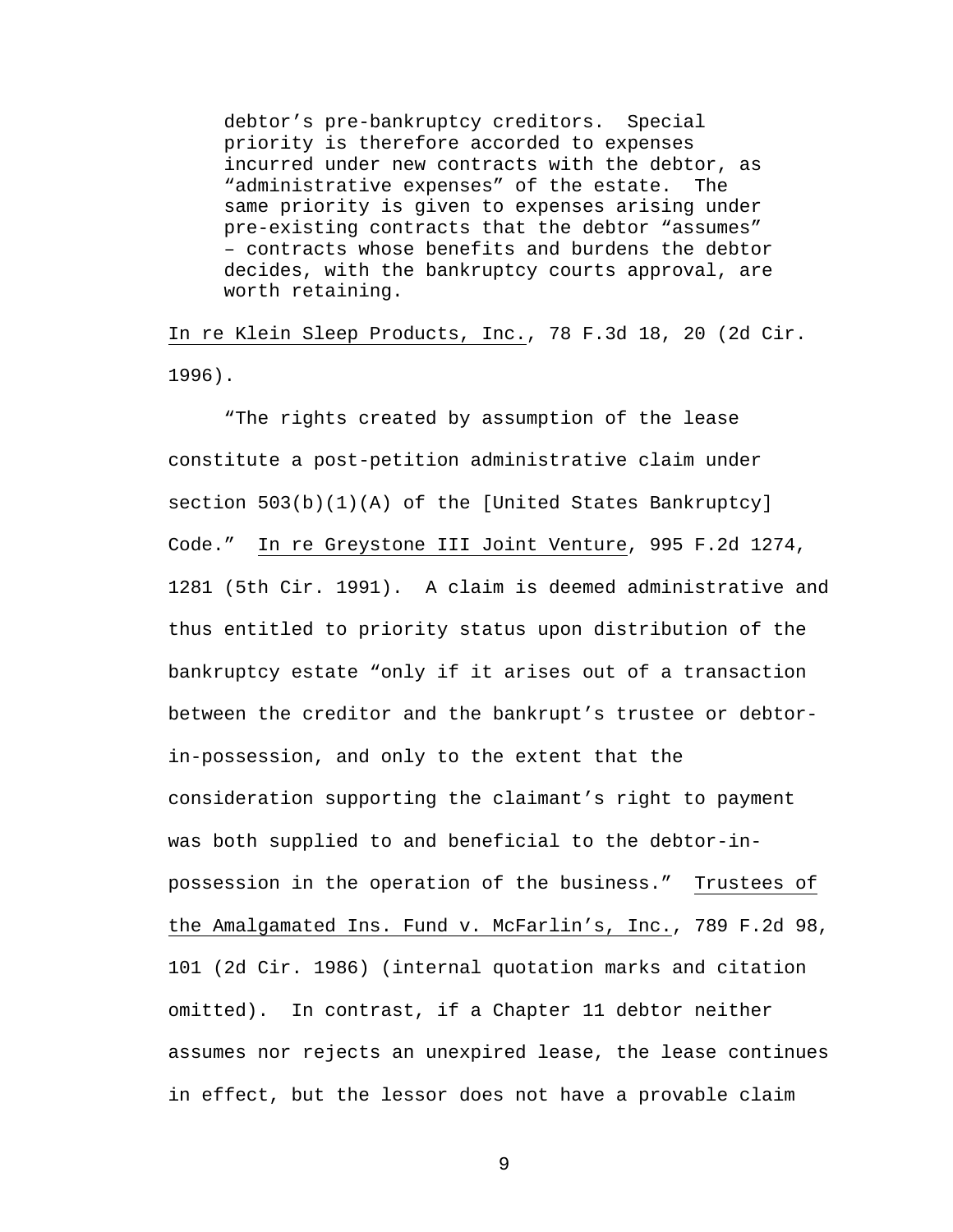against the bankruptcy estate. Greystone, 995 F.2d at 1281.

As noted, "a newly executed, post-petition contract and an assumed, pre-petition contract receive similar treatment" in a Chapter 11 bankruptcy proceeding. In re The Lamparter Organization, Inc., 207 B.R. 48, 51 (E.D.N.Y. 1997). This is so because "each is the functional equivalent of the other." Id. Both create obligations that are legally distinct from pre-petition obligations, id., and claims arising from both are afforded priority status in order to encourage third parties to conduct business with the debtor-in-possession, thereby facilitating its reorganization. Klein Sleep Products, 78 F.3d at 20.

But, the act of assuming an unexpired lease is merely "an act of administration" by the debtor-in-possession. <sup>8</sup> In

 <sup>8</sup>  $8$  Some courts view a debtor-in-possession as a "new juridical entity that is separate and apart from the [d]ebtor which existed prior to bankruptcy proceedings." In re Multech, 47 B.R. at 750; see also, In re Mammoth Mart, Inc., 536 F.2d 950, 954 ( $1st$  Cir. 1976); In re V. Savino Oil & Heating Co., 99 B.R. 518, 524 (Bankr. E.D.N.Y. 1989); 7 Collier, supra, at ¶ 1101.01[3].

The Sureties have not argued that the entity assuming Lease No. 3084, i.e., the debtor-in-possession, was an entity legally distinct from the debtor Havana, who is the party listed as the "Lessee" in Lease No. 3084 and as the "Obligor" in the surety agreements at issue. But see, H.A. Seinsheimer Co. v. Greenaway, 159 Va. 528, 533, 166 S.E. 539, 541 (1932) (burden of proof was on the creditor to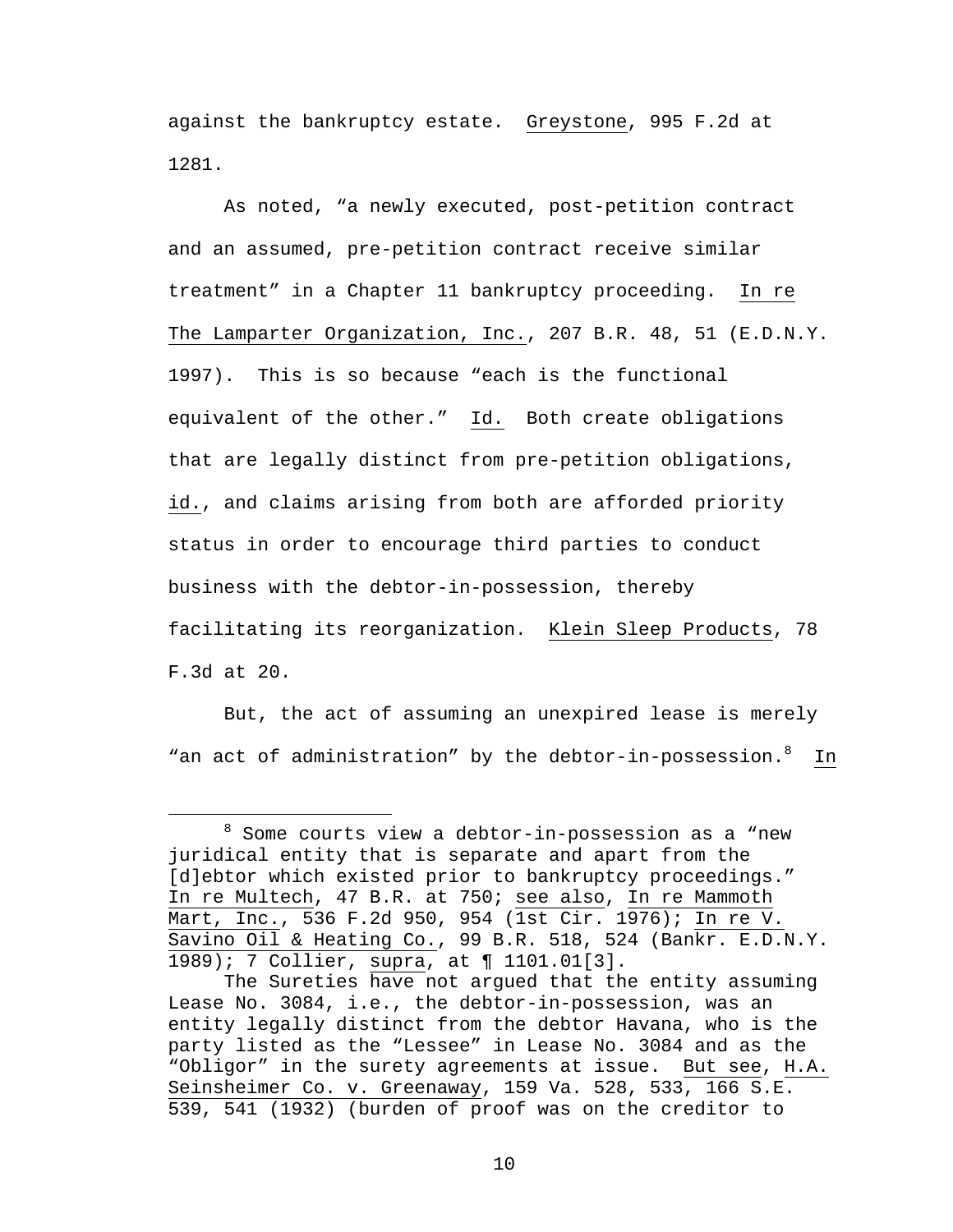re Multech Corp., 47 B.R. 747, 750 (Bankr. N.D. Iowa 1985). Contrary to the circuit court's finding, assumption of Lease No. 3084 by the debtor-in-possession was not equivalent to the execution of a new lease by Havana. Nothing about the terms of Lease No. 3084 changed; the debtor-in-possession assumed the lease in its entirety. The fact that an assumed, pre-petition unexpired lease is treated the same as a new, post-petition lease, for purposes of establishing the priority of payments from the bankruptcy estate in the event the reorganization is unsuccessful, did not transform the assumed Lease No. 3084 into a new lease with United.<sup>9</sup>

Nor do we agree with United's argument that assuming an unexpired lease in a Chapter 11 bankruptcy proceeding is equivalent to a new promise to pay under Code § 8.01- 229(G). In pertinent part, the statute provides that

[i]f any person against whom a right of action has accrued on any contract, . . . promises, by

prove that a claim fell within the scope of the guaranty agreement and that the obligations incurred were for the account covered by the guaranty).

i

<sup>9</sup> Since the assumption of Lease No. 3084 did not create a new obligation between Havana and United, the circuit court's finding that the Sureties' agreements were "continuing" is of no consequence. See Pascoe Steel Corp. v. Shannon, 224 Va. 530, 534, 298 S.E.2d 97, 99 (1982) ("a guaranty, unlimited as to time, but given in circumstances evidencing the guarantor's intent to cover a series of transactions, will be construed as a continuing one").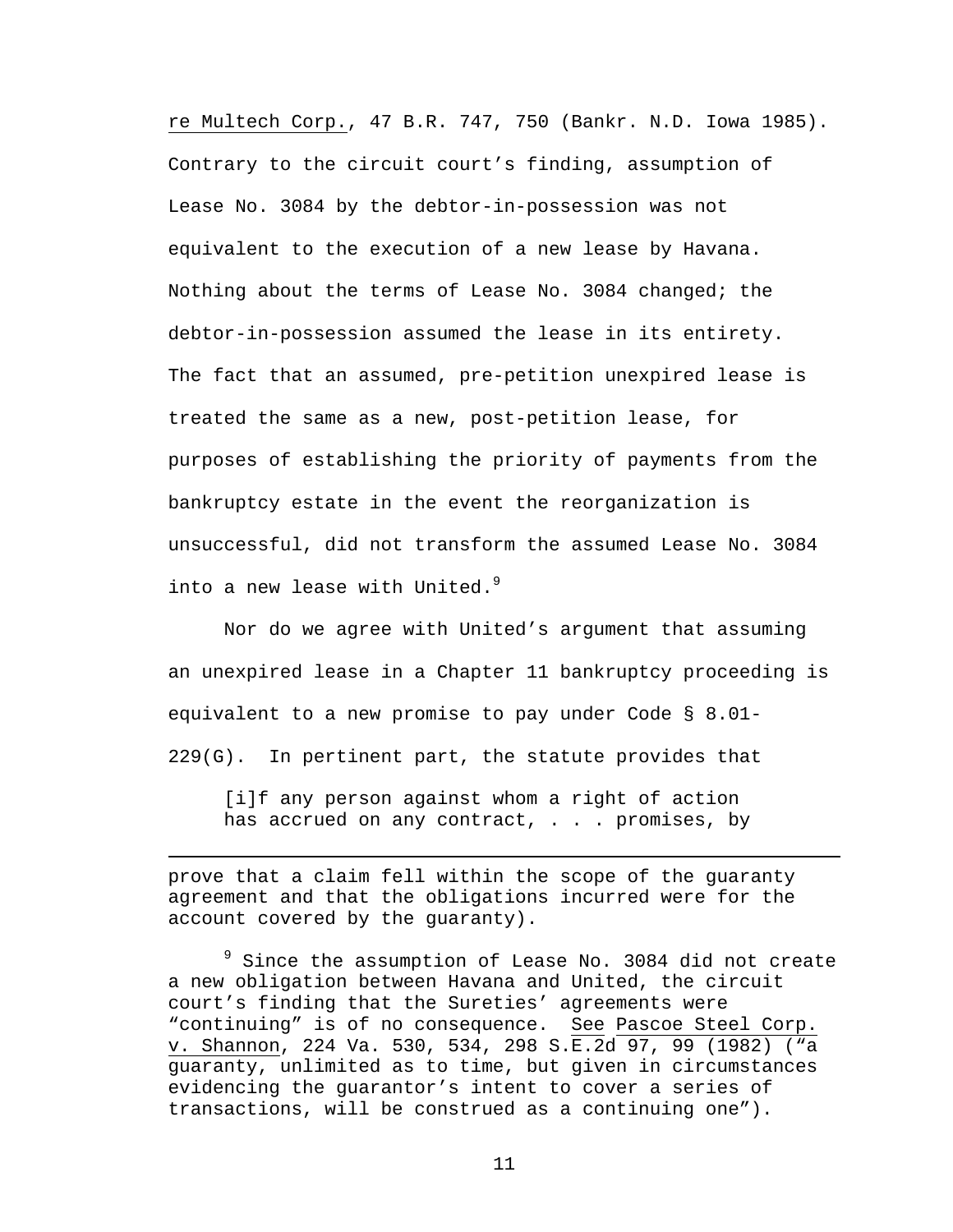writing signed by him . . . , payment of money on such contract, the person to whom the right has accrued may maintain an action for the money so promised, within such number of years after such promise as it might be maintained if such promise were the original cause of action.

Code  $\S$  8.01-229(G)(1). "[T]he effect of a 'new promise in writing' is to begin the running of a new statute of limitations permitting suit 'within such number of years after such promise as it might be maintained if such promise were the original cause of action.' " Board of Supervisors v. Sampson*,* 235 Va. 516, 521, 369 S.E.2d 178, 180 (1988) (citation omitted). As already explained however, assumption of an unexpired lease in a Chapter 11 bankruptcy plan does nothing more than "determine[] the status of the contracting creditor's claim, namely whether 'it is merely a pre-petition obligation of the debtor or is entitled to priority as an expense of administration of the estate.' " In re Univ. Med. Ctr., 973 F.2d 1065, 1078 (3d Cir. 1992) (quoting Leasing Serv. Corp. v. First Tenn. Bank Nat'l Ass'n, 826 F.2d 434, 437 (6th Cir. 1987)); accord In re National Steel Corp., 316 B.R. 287, 304 (Bankr. N.D. Ill. 2004). An assumption is not a new promise to pay under Code § 8.01-229(G). $^{10}$ 

 $10$  The provisions in Code § 11-2.01 regarding a promise to pay after bankruptcy apply only to a debt discharged in bankruptcy.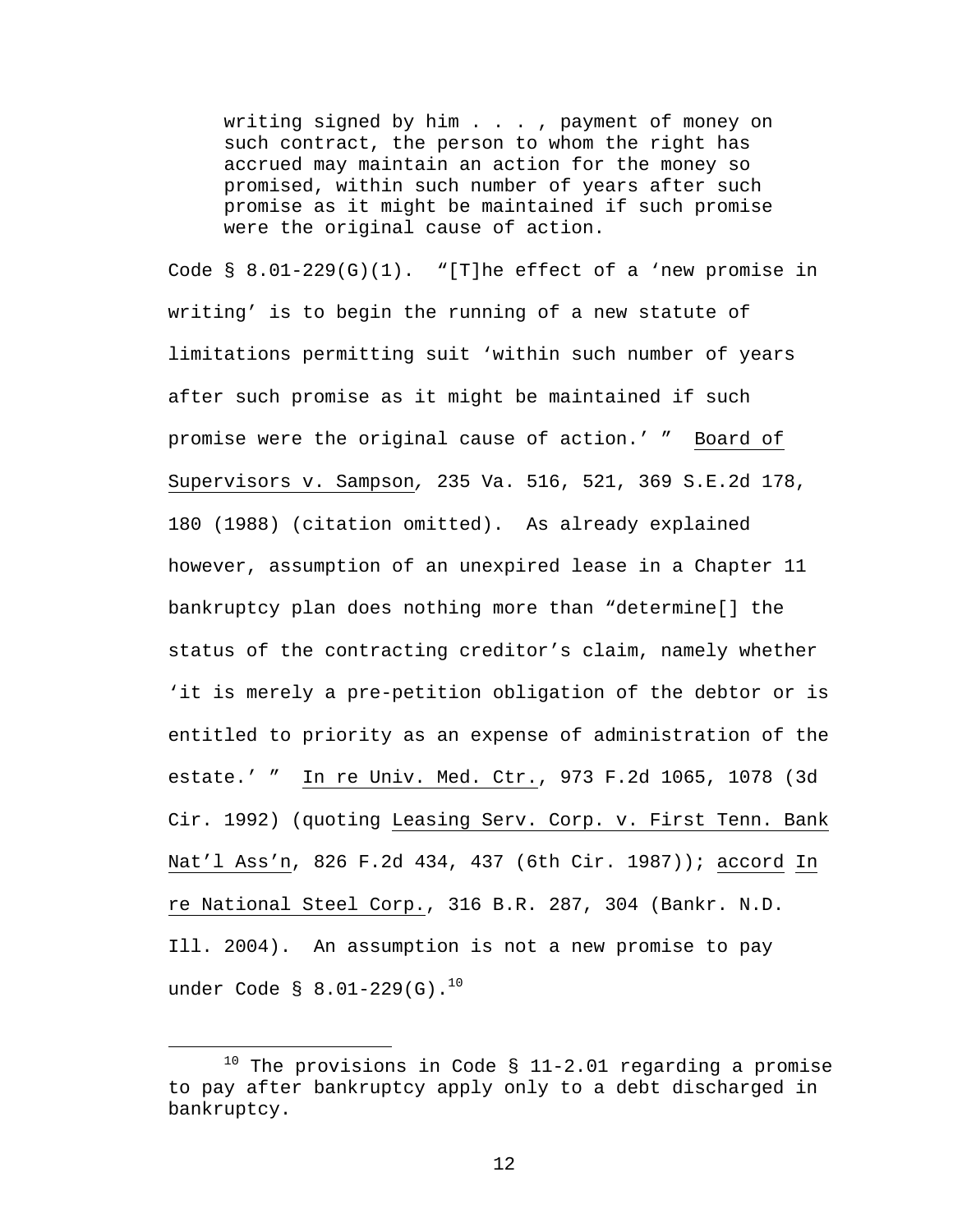Moreover, in order for an acknowledgement in writing to operate as a new promise to pay, and commence the running of a new statute of limitations period, it "must not consist of equivocal, vague and indeterminate expressions; but ought to contain an unqualified and direct admission of a previous, subsisting debt, which the party is liable for and willing to pay." Nesbit v. Galleher, 174 Va. 143, 148, 5 S.E.2d 501, 503 (1939); see also Preston County Coke Co. v. Preston County Light & Power Co., 119 S.E.2d 420, 430 (W. Va. 1961) (the writing "must be a clear and definite acknowledgment of a precise sum, importing a willingness and liability to pay"). Havana's Chapter 11 bankruptcy plan merely stated that Lease No. 3084 would be assumed in its entirety. The plan contained no language about paying a "previous, subsisting debt." Nesbit, 174 Va. at 148, 5 S.E. at 503. In fact, the plan stated that Havana was current at that time with regard to its obligations under Lease No. 3084. Indeed, if Havana had been in default, the debtor-in-possession could not have assumed Lease No. 3084 without, among other things, first curing the default or providing adequate assurances that the default would be promptly cured. See 11 U.S.C. § 365(b)(1)(A) (1994); In re PRK Enters., Inc., 235 B.R. 597, 600-01 (Bankr. E.D. Tex. 1999).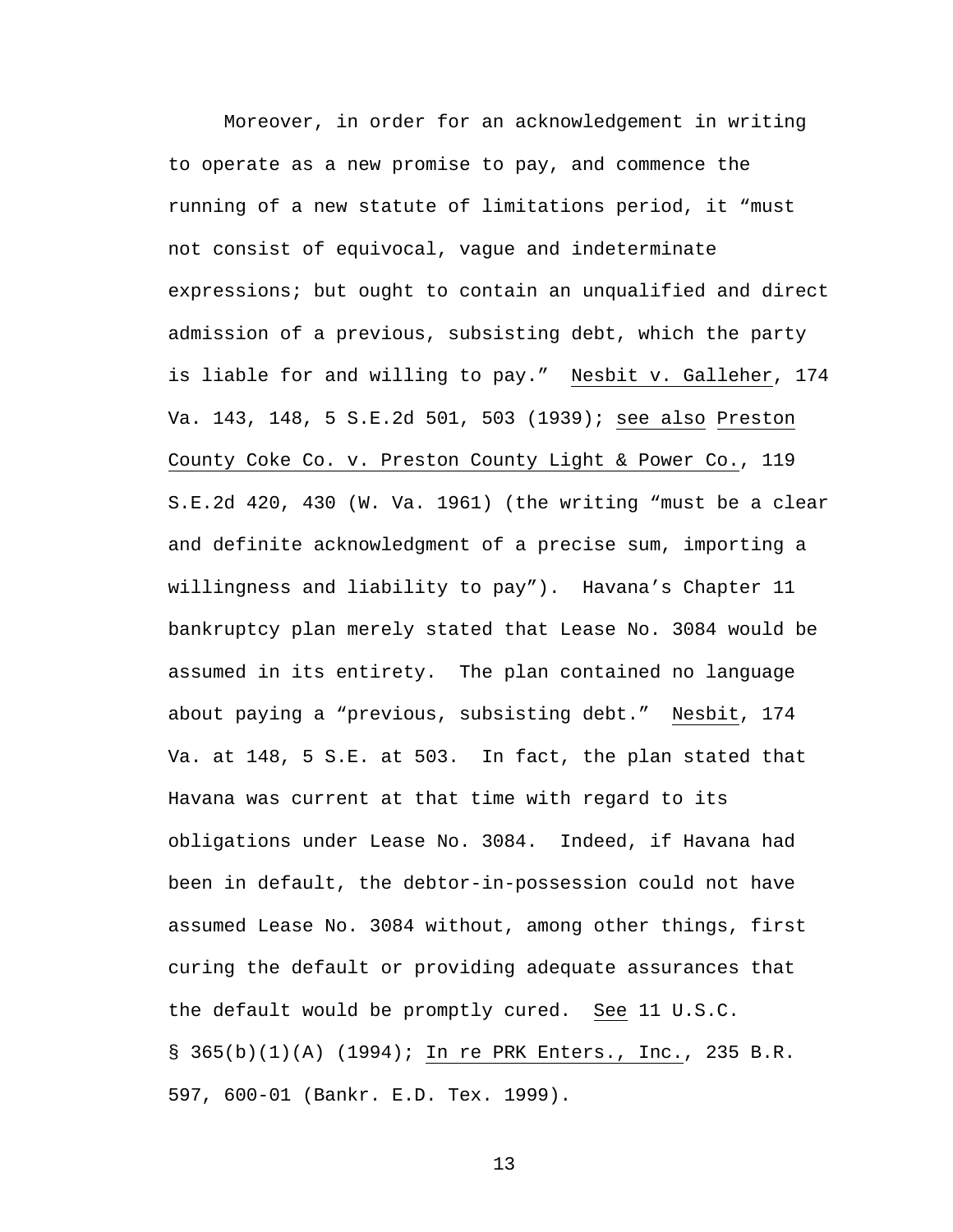In concluding that the circuit court erred in finding that the assumption of Lease No. 3084 was equivalent to Havana's having executed a new lease, we also find that the circuit court erred by holding that the four-year statute of limitations began to run at the time of Havana's first default after confirmation of its Chapter 11 bankruptcy plan. Instead, the statute of limitations as to the Sureties' liability began to run in 1994 when Havana first failed to fulfill its obligations under Lease No. 3084. The surety agreements provided that all sums owing to United by Havana would become immediately due and payable if Havana defaulted in any of its obligations. $^{11}$ 

The Sureties made a direct promise to United to perform Havana's obligations under Lease No. 3084 in the event Havana failed to do so. See Courson v. Simpson, 251 Va. 315, 320, 468 S.E.2d 17, 20 (1996). "Where a surety's liability for the principal's obligation has been established, the surety is liable for the whole debt." Board of Supervisors of Fairfax County v. Southern Cross Coal Corp., 238 Va. 91, 96, 380 S.E.2d 636, 639 (1989). Upon default by Havana, United's right to proceed against

 $11$  The surety agreements also stated that all sums would become due and owing upon Havana's filing a petition under any chapter of the United States Bankruptcy Code.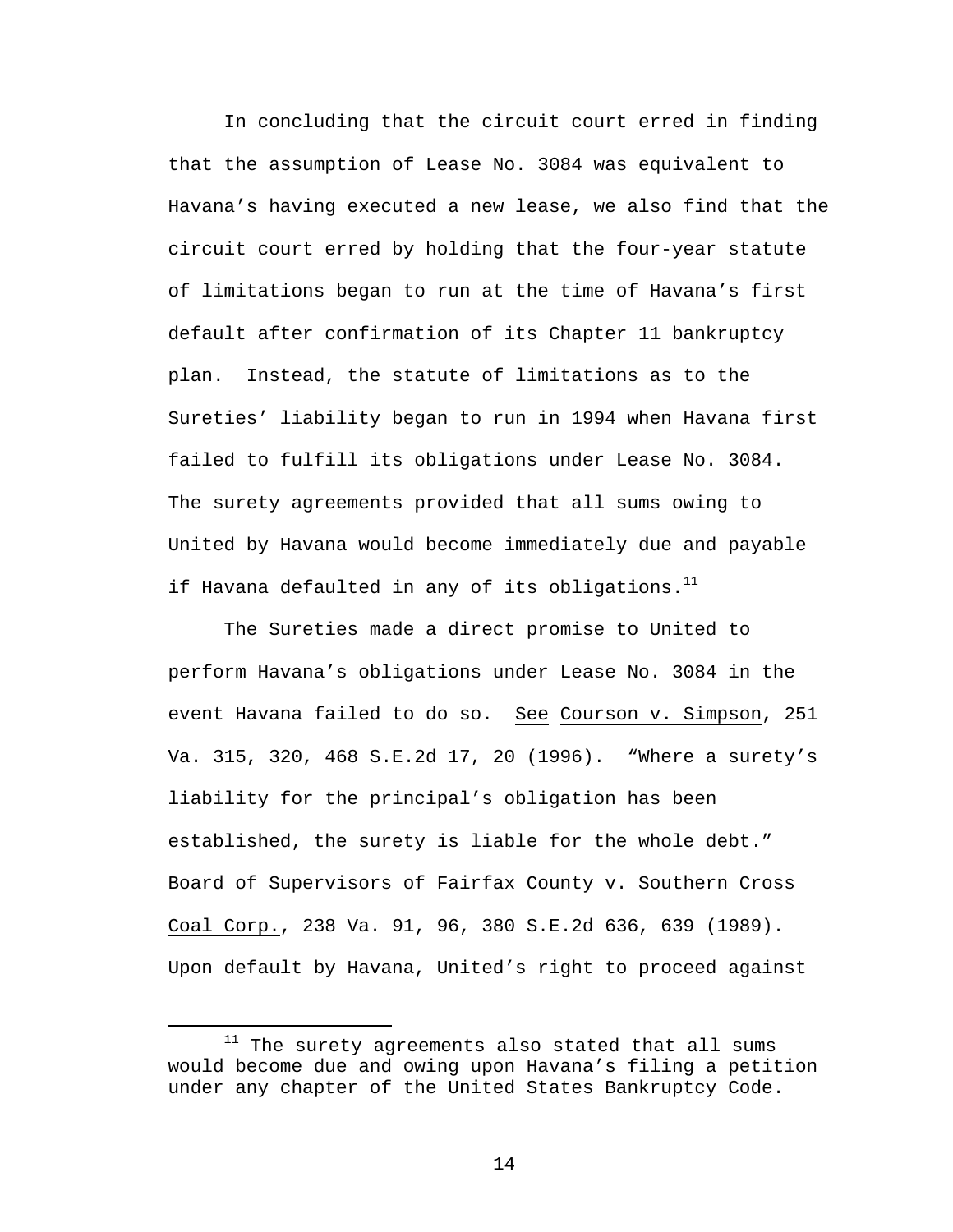the Sureties existed independently of its right to proceed against Havana. See First Virginia Bank-Colonial v. Baker, 225 Va. 72, 77, 301 S.E.2d 8, 11 (1983) (citing 74 Am. Jur. 2d Suretyship § 135 (1974)). That right accrued upon Havana's default in  $1994.12$  Since United did not file this action until September 2001, the four-year statute of limitations barred the action. $13$ 

The only remaining question is whether Havana's Chapter 11 bankruptcy tolled the running of the applicable statute of limitations. Filing for bankruptcy protection automatically stays any action against the debtor. 11 U.S.C. § 362(a) (1994). It is well-established that the automatic stay does not extend to actions brought against a surety. See Winters v. George Mason Bank, 94 F.3d 130, 133 (4th Cir. 1996) ("[i]t is well settled that the automatic stay does not apply to non-bankrupt co-debtors, . . . nor

 $12$  We find no merit in United's argument that the Sureties failed to prove when the statute of limitations commenced to run because they did not establish when United called upon them to make payment. Unlike the guaranty agreement at issue in McDonald v. National Enterprises, Inc., 262 Va. 184, 192, 547 S.E.2d 204, 209 (2001), the surety agreements presently before us did not contain terms requiring United to demand payment from the Sureties.

<sup>&</sup>lt;sup>13</sup> The statute of limitations would also bar the action if the four-year period did not commence to run until Havana filed its Chapter 11 bankruptcy petition in 1996 since that event also triggered the Sureties' obligations under the terms of their agreements.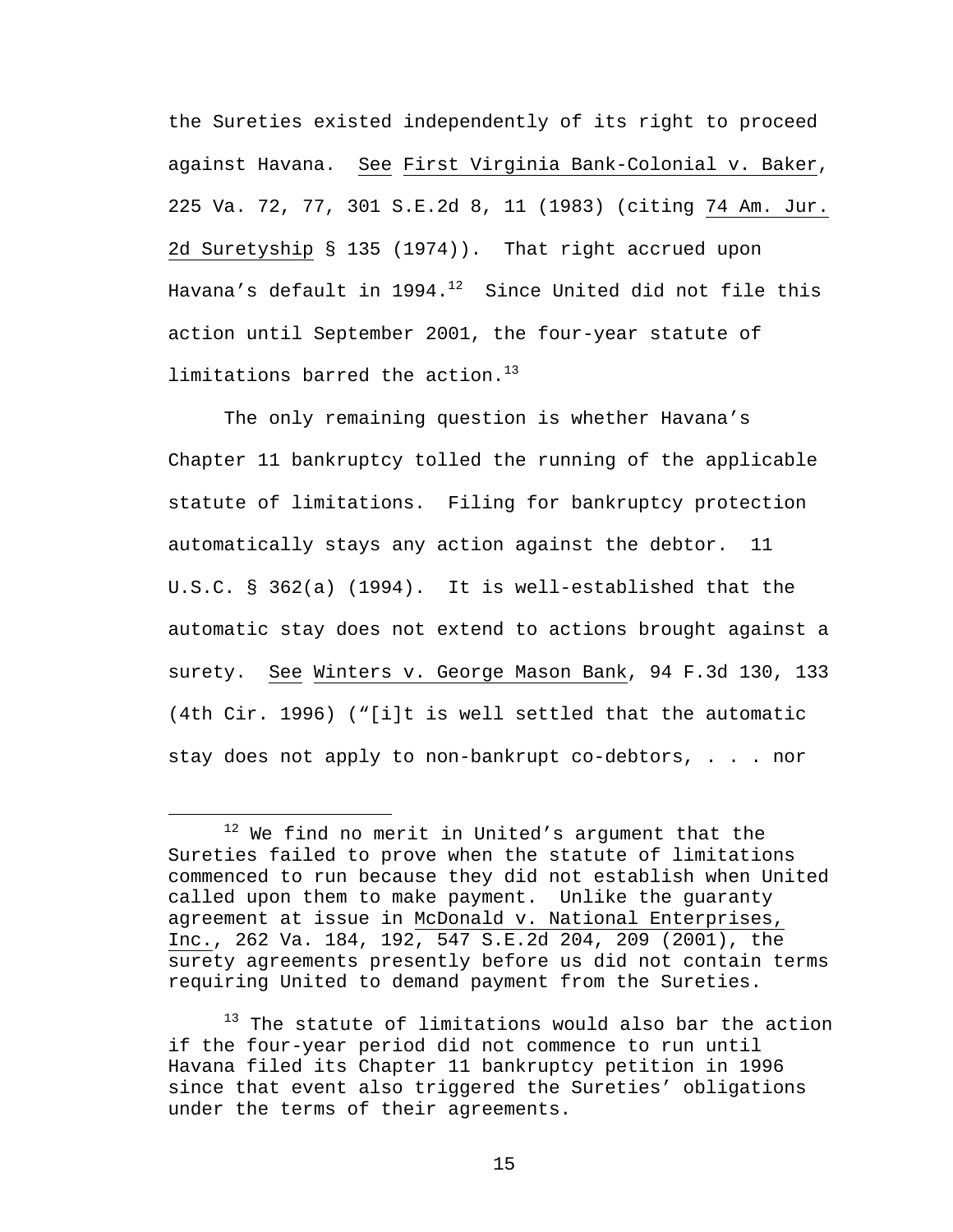. . . prevent actions against guarantors of loans) (citations omitted); In re Lockard, 884 F.2d 1171, 1179 (9th Cir. 1989) (refused to extend the automatic stay noting "a surety has obligations that are 'independent' and primary, not derivative of those of the debtor"); see also Cumberland Metals, Inc. v. Kentucky Insurance Guaranty Assoc., 801 S.W.2d 339, 340 (Ky. Ct. App. 1990) ("a stay granted to [a] debtor does not extend to the surety"); Seaboard Surety Co. v. Board of Chosen Freeholders of the County of Warren, 537 A.2d 310, 313 (N.J. Super. Ct. App. Div. 1988) ("[t]he law is well settled that the automatic stay provided for by the bankruptcy law extends only to claims against the debtor himself and not against others, including sureties, whose liability to the creditor for the obligations of the debtor has an independent basis"). Because the automatic stay did not bar United's independent right to proceed against the Sureties, Havana's filing for bankruptcy protection did not toll the statute of limitations with regard to United's claim against the Sureties. See Fountain Sand and Gravel Co. v. Chilton Constr. Co., 578 P.2d 664, 665 (Colo. Ct. App. 1978) ("principal's bankruptcy does not toll the statute of limitations on an action against the surety"); United States Fire Ins. Co. v. State, 843 S.W.2d 283, 286 (Tex.